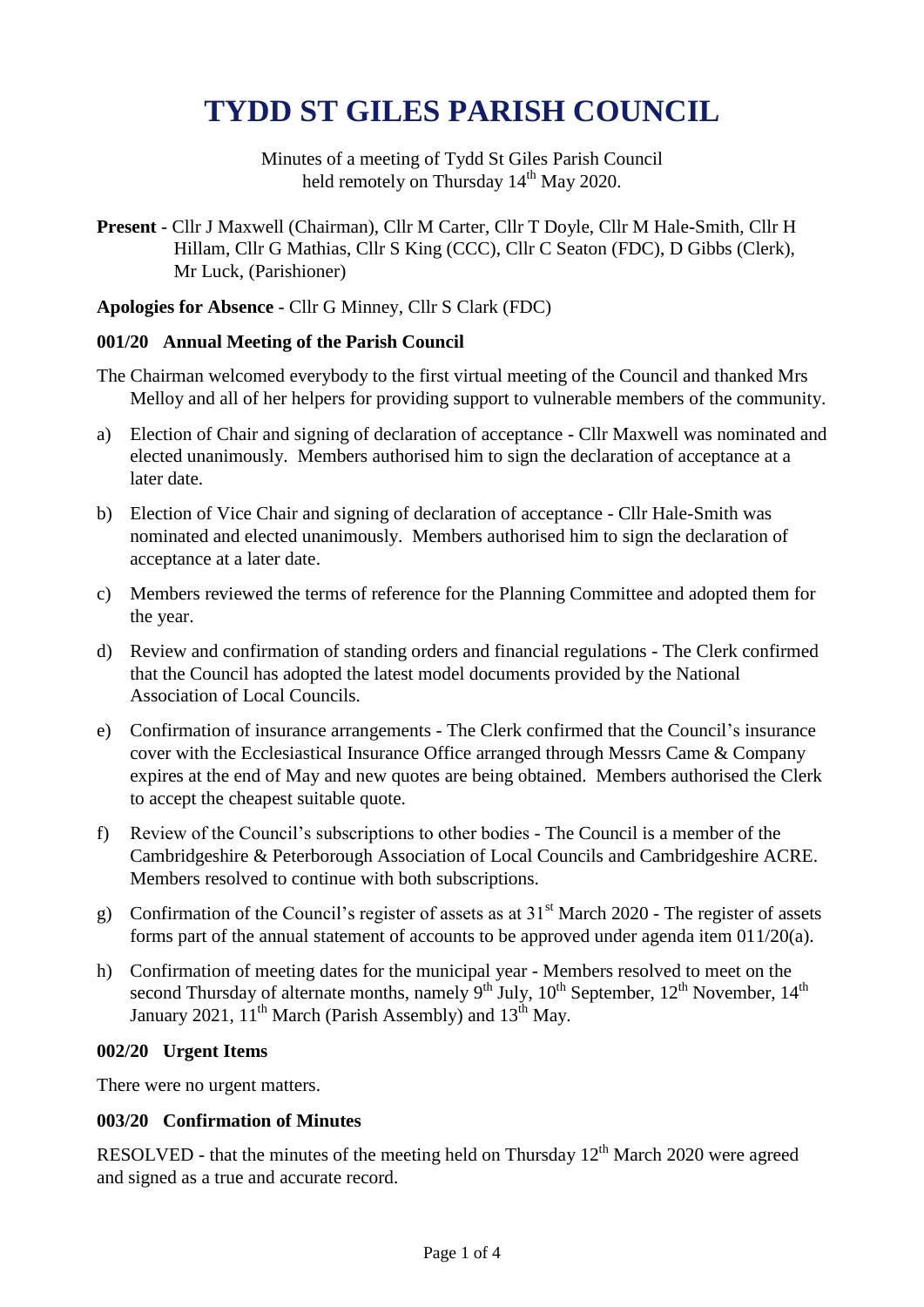# **004/20 Matters Arising**

- a) Defibrillators Cllr Hale-Smith reported that he had discussed the cheque for £357.29 with the golf captains. The money could be used either for training or towards a new defibrillator. It was suggested that members of the Golf Club might be invited to participate in any training being offered. The cheque will be banked pending a final decision.
- b) Local Highway Improvements The deadline at the end of May has been relaxed. Members considered potential projects for submission for 2021/22. The Clerk will discuss public rights of way projects with the LHI team to ascertain eligibility for funding.
- c) Sutton Bridge Power Fund Cllr Hale-Smith now has the name of someone to contact.
- d) Closure of the Churchyard The closure of the Churchyard will be confirmed within the next few days. Once received, the trees will need to be inspected.
- e) Agricultural tenancies The draft of the new tenancy agreement will be approved at the next meeting then circulated to the tenants prior to a meeting being arranged.
- f) Parish Council e-mail accounts As it is not possible for the Clerk to visit members' homes, this matter will be deferred.
- g) Play equipment inspection Members discussed the condition of the play equipment and the shelter. Options for the mound slide include removal or renovation and excavation around the foot. A project team of Cllrs Maxwell and Carter will consider options and investigate a maintenance contract.
- h) Damage to footbridge on path 238/11 between Chapel Lane and Hall Bank The Clerk confirmed that the handrail at the side of the bridge was no longer attached to the deck of the bridge and was unsafe. It is not clear who owns the bridge, so the Clerk will investigate.
- i) Green Dog Walker scheme To be discussed at the next meeting once the results of the survey are known.
- j) NEST Pension scheme The Clerk will meet with Cllr Doyle to clarify the details of the scheme.
- k) Foul Anchor historical signage In view of the current situation, it is not possible to progress this issue, but a letter will be delivered to all households in Foul Anchor to confirm support for the project.
- l) Disabled car park markings The Clerk reported that he had received a quote of £420 to install wheelchair symbols in each of the parking spaces. Members resolved to proceed with this.

# **005/20 Police Matters**

No report had been received. Members noted problems with motorbikes and fly-tipping and an increase in the number of warnings regarding scams.

# **006/20 Cambridgeshire County Councillor Report**

Cllr King reported that the LHI works on Black Dyke footbridge would be completed in late summer. The Highways department had taken advantage of low traffic levels to focus on pothole repairs. The County Council has reorganised some committees, but Cllr King remains on the highways committee. Finally, the new Community Capital Fund is open for bids.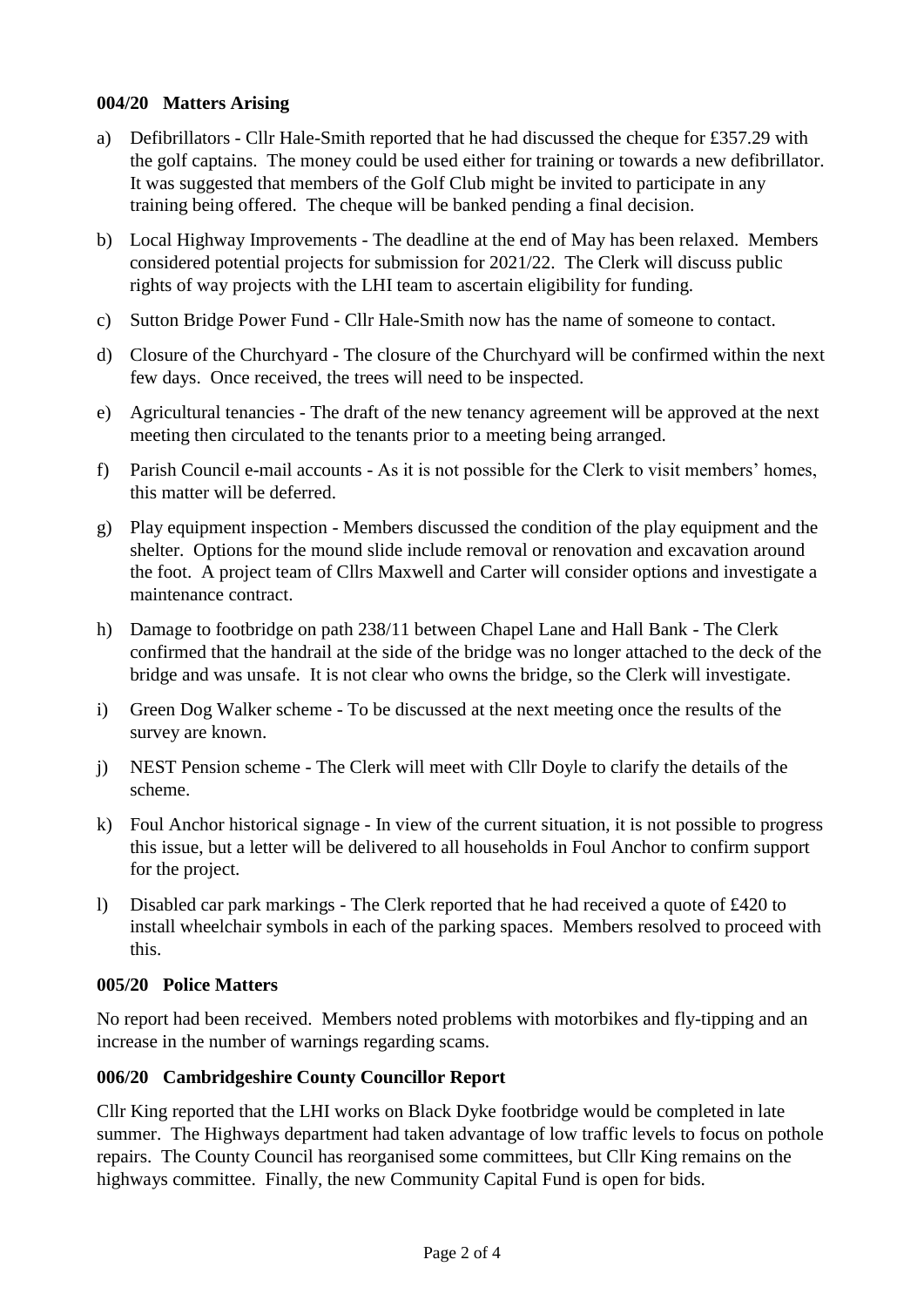# **007/20 Fenland District Councillor Reports**

Cllr Seaton was unable to present his report, due to technical issues.

## **008/20 Parishioner Issues**

- a) A resident had complained about military flying over the village. The Chairman had responded. Members asked for such matters to be brought to a meeting before a response is sent.
- b) Another resident had complained about the Parish Council's implied support for some residential developments during the call for sites process. The Chairman had spoken to him to clarify the purpose of the process.
- c) Residents in Foul Anchor had requested a new litter bin in the vicinity of the war memorial. Members agreed to purchase a new bin, subject to the identification of a suitable site for it.

# **009/20 Correspondence**

The Clerk outlined the correspondence received since the last meeting, including the following:-

- Circulars and updates from many organisations re Coronavirus outbreak
- Fenland District Council re street light condition survey
- Internal and external auditors re annual audit process
- Combined Authority re bus service review
- FDC re renewal of Dog Public Spaces Protection Order
- Mike Brooks, county Speedwatch Coordinator re attendance at meeting

The North Level District Internal Drainage Board reported a collapsed culvert on the Council's land at Fen Lane. Cllr Carter and the Clerk have inspected the site. The culvert is required to gain access to the land, so it must be renewed. The Drainage Board can undertake the work or provide a list of other contractors capable of doing so. Members asked the Clerk to obtain a quote from the Drainage Board to complete the works.

# **010/20 Planning**

No applications have been submitted since the last meeting of the Planning Committee.

The Clerk reported that the application at The Hollies, Middle Broad Drove, was granted permission against officer advice.

An application has been submitted under the Agricultural Prior Notification procedure for the conversion of an agricultural building at Oakley Farm, Black Dyke, into a 2-bedroom dwelling.

# **011/20 Finance**

- a) Approval of internal accounts for 2019/20 the accounts were approved.
- b) Approval of the Governance and Management Risk Assessment the Risk Assessment was approved.
- c) Approval of the Certificate of Exemption 2019/20 the Certificate of Exemption was approved.
- d) Approval of the internal audit report the internal audit report was approved. No issues were raised. Members noted the comments made by the auditor regarding the excellent standard of presentation of the records and clarity of explanations during the audit process and thanked the Clerk for his professionalism in the preparation and presentation of the accounting records.